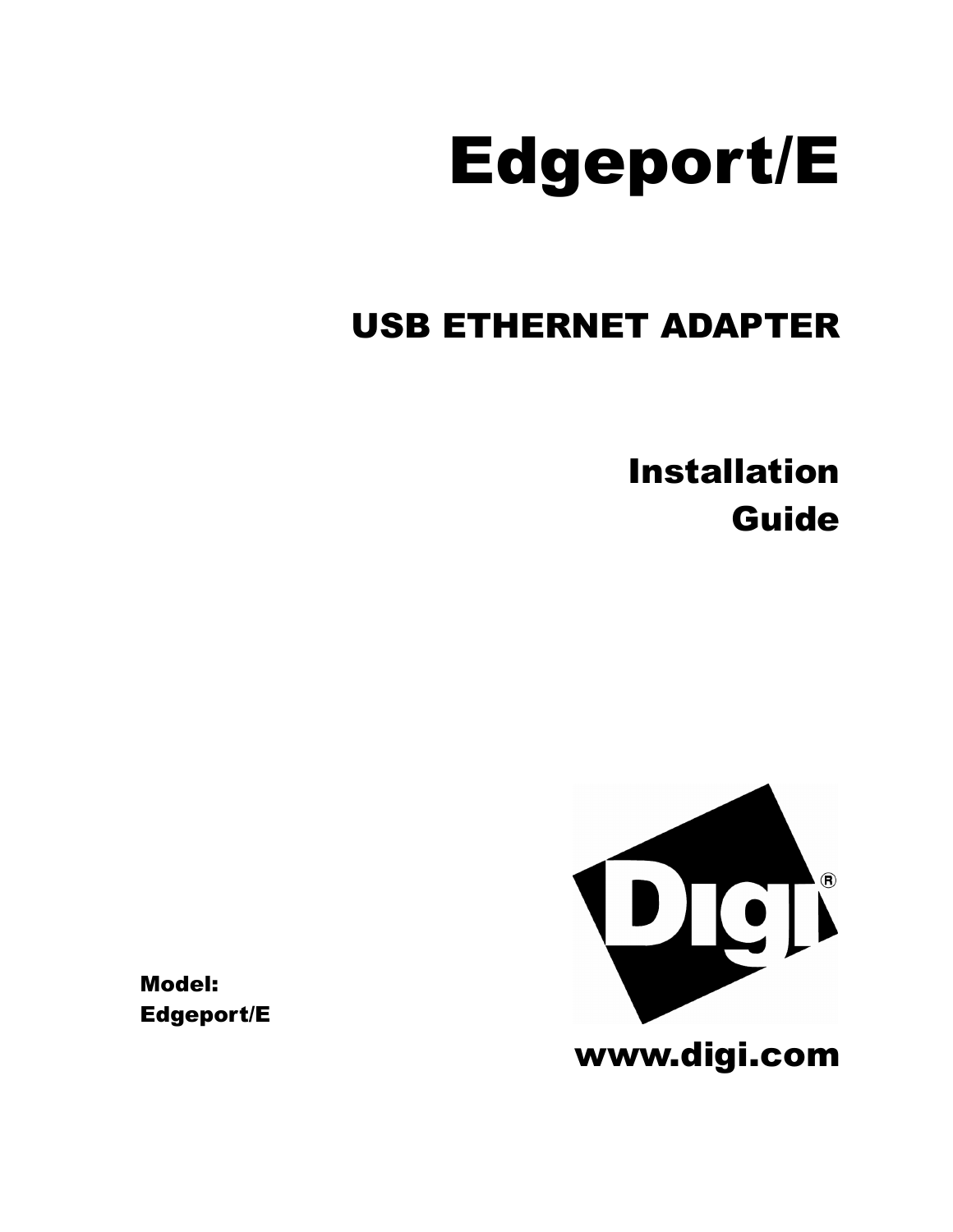# **Table of Contents**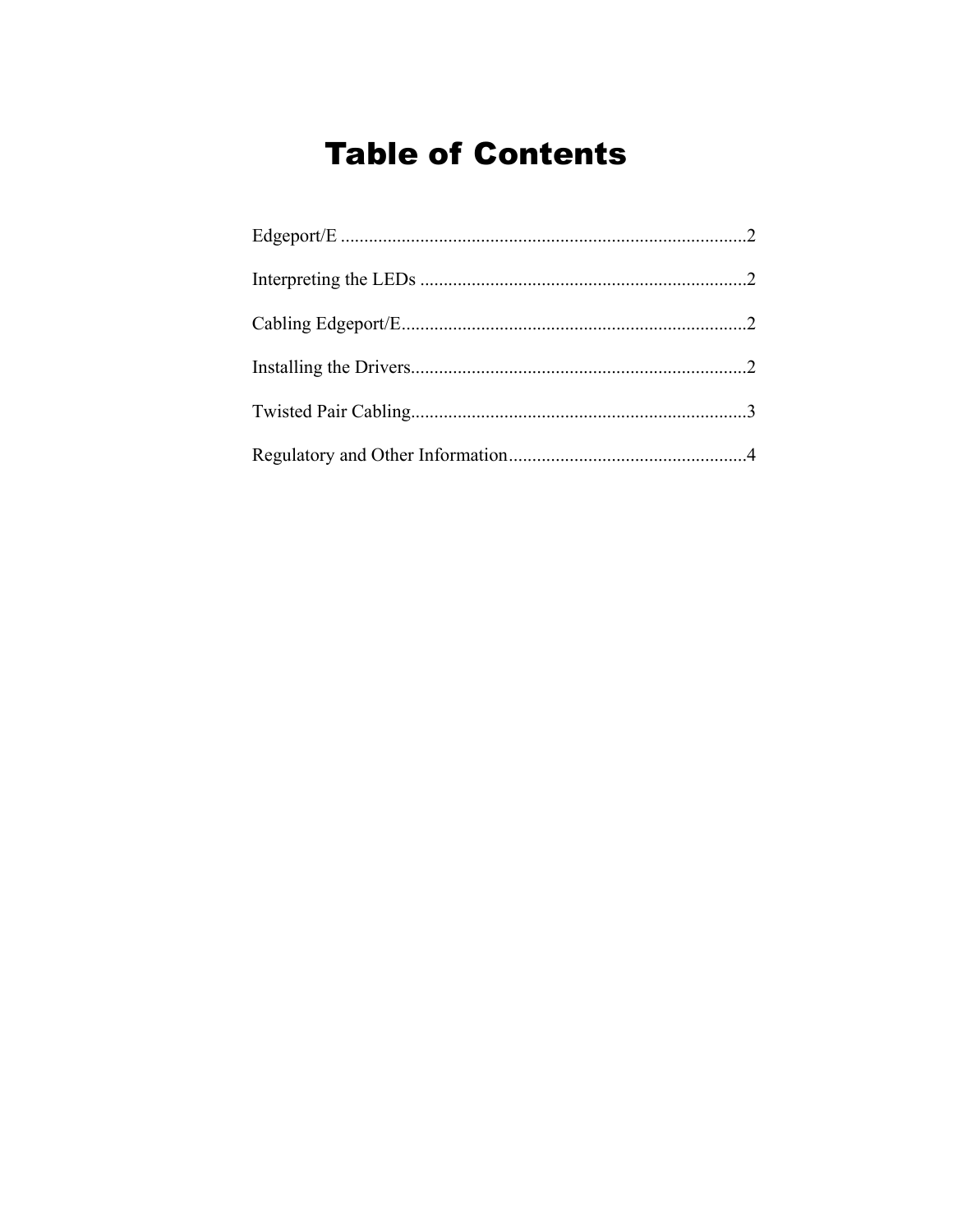# Edgeport/E

Edgeport/E provides an easy out-of-the-box solution to connect a PC, notebook, or thin client to a local area network (LAN). This Plug-and-Play alternative to network interface cards (NIC) connects to the host via the USB port and offers one RJ-45 port to connect to a 10Base-T Ethernet LAN link.

Edgeport/E is bus-powered, so no external power supply is required. It draws less than 500 mA from the upstream PC or hub. Compatibility with the USB 1.1 specification provides support for energy-saving suspend and resume operations.

Network application software compatibility with Edgeport/E is provided through its use of a standard NDIS interface device driver. Standard API protocol stacks included with Windows operating systems utilize the NDIS interface and the device driver is installed easily through the included utilities.

### Interpreting the LEDs

Link (Green) The link light is associated with LAN connection. When the Edgeport/E is connected to your PC on the LAN, the LED is on.

LAN Activity (Yellow) The activity LED indicates that data is being sent from the PC to LAN and/or data is being received from the LAN to PC.

### Cabling Edgeport/E

Make sure your PC is powered on and that you are at the Windows desktop.

Edgeport/E has two ports: one is for RJ-45 UTP network cabling, the other is for USB cabling.

Plug the Type A (flat) end of the USB cable into the USB port located in the back of your PC or into an available USB port on a standard hub or into an Digi International Hubport. Plug the Type B (square) end of the USB cable into the back of your Edgeport/E.

Connect your Edgeport/E to a 10Mbps or 10Mbps/100Mbps auto-sensing hub using Category 5 UTP RJ-45 straight-through cabling. The RJ-45 jack fits into the RJ-45 port on both the Edgeport/E and the hub.

**NOTE:** Do not connect the Edgeport/E directly to another network card or adapter.

### Installing the Drivers

#### Windows 98/Windows 2000/Windows XP

You will need the Edgeport/E Installation CD and you may need the Windows installation CD if the installer asks for system files.

- 1. Connect Edgeport/E to your network cable and USB port in your PC.
- 2. After the Device Manager detects Edgeport/E and starts the Found New Hardware wizard, select **Search for a suitable driver for my device...**.
- 3. When prompted for search location, click the **CD-Rom Drives** checkbox.
- 4. When Windows indicates that it has found a driver for "USB 10/100 Ethernet," click **Next**.
- 5. If Windows 2000 or Windows XP brings up a "Digital Signature not found" warning box, click **Yes**.
- 6. Windows copies files and installs the drivers for Edgeport/E. Click **Finish** to complete the installation.

Windows automatically installs the TCP/IP component for the Edgeport/E network connection. By default, TCP/IP is configured to obtain an IP address automatically. Use the defaults if your network has a DHCP server. Otherwise, consult your network administrator.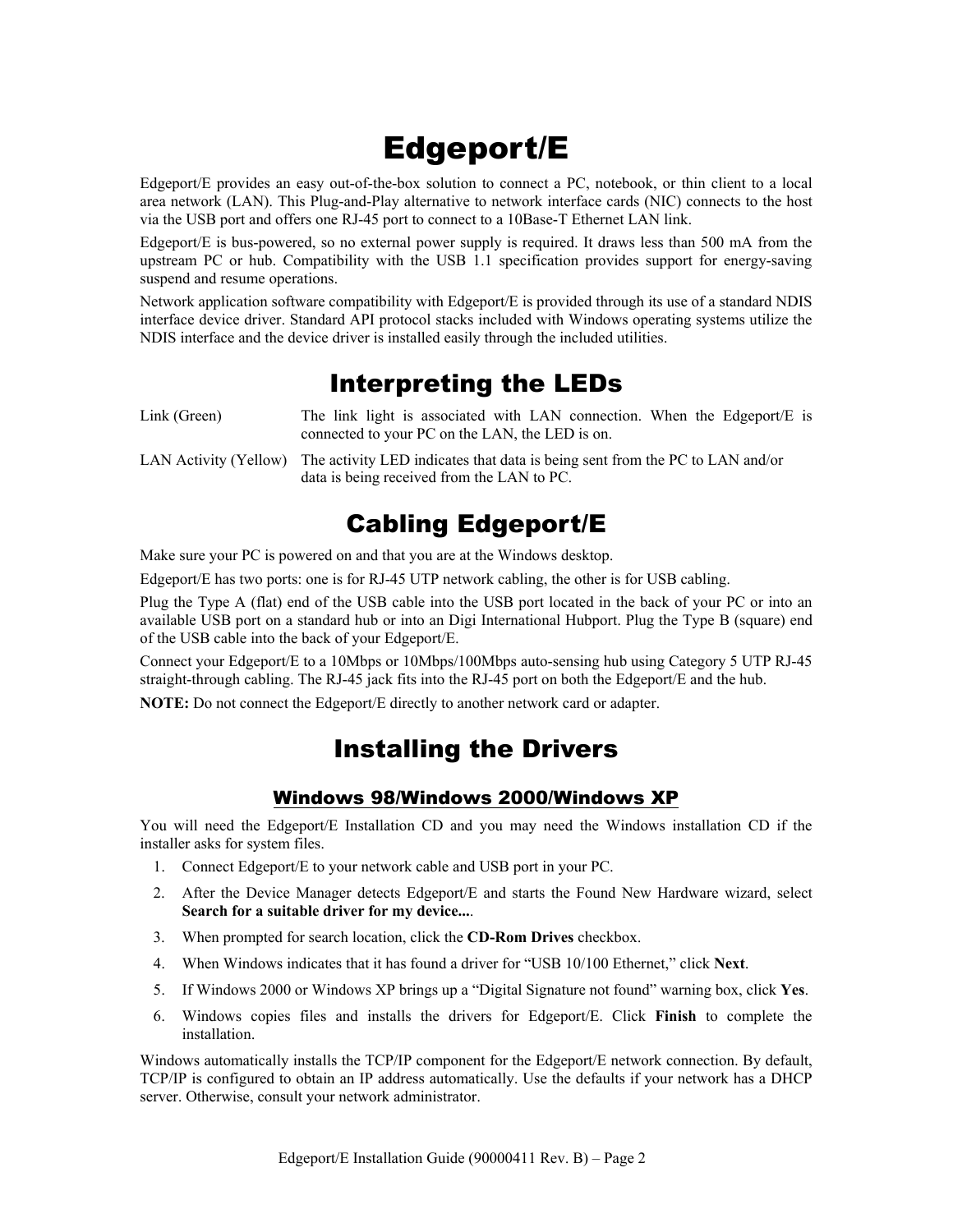#### Windows NT 4.0

You will need the Edgeport/E installation CD and the Windows NT installation CD.

- 1. Connect Edgeport/E to your network cable and to the USB and insert the installation CD.
- 2. Click on **Browse** and go to **<cd drive>:\winnt\edgeporte**.
- 3. Double click on **iuen***xxx***.exe**. It may take a few minutes for the USB drivers to be installed and the Edgeport/E drivers to be copied. When the installer is finished, the Network Control Panel will appear.
- 4. If this is the first time that you are installing a network adapter, when told "Windows NT is not installed," click **Yes**.
- 5. Choose **Wired to Network** by clicking **Next**.
- 6. Click **Select from List** when prompted to start searching.
- 7. Click **Have Disk** when prompted to select network adapter.
- 8. Enter **c:\winnt\ws\_temp** when prompted with **Insert Disk**.
- 9. Click **OK** in the **Select OEM Option** Window.
- 10. At this point you return to the window with the Network Adapters List showing "USB to Ethernet Adapter." Click **Next**.
- 11. Check the Network Protocol(s) that you want and click **Next**. (Default is TCP/IP.)
- 12. Click **Next** in the **Network Services** dialog (unless you want services in addition to the defaults).
- 13. Click **Next** to install selected components.
- 14. Enter the location for Windows NT files, usually found in the \i386 directory of your NT Installation CD.
- 15. If you selected TCP/IP as your protocol, you are asked if you wish to use DHCP. If you have a DHCP server, click **Yes**. (If you select **No**, TCP/IP will prompt you for an IP address and Subnet Mask).
- 17. Select **Next** in the **Show Bindings** dialog.
- 18. Click **Next** to start the Network.
- 19. Select a workgroup or domain for your computer and click **Next**.
- 20. If you have any other adapter(s), ensure that it is (they are) not on the subnet as the USB-Ethernet adapter or that both adapters aren't using DHCP to obtain their IP addresses. If you only need the USB-Ethernet adapter, go to the **Bindings** tab and select **All adapters** in the drop-down list. Then select the other adapter and click **Disable** and then **OK**.
- 21. Click **Finish.** When asked to restart, click **Yes**.

### Twisted Pair Cabling

There are different grades, or categories, of twisted-pair cabling. Category 5 is the most reliable and widely compatible, and is required for Fast Ethernet.

You can buy Category 5 cabling that is pre-made, or you can cut and crimp you own. Category 5 cables can be purchased or crimped as either straight-through or crossed. A Category 5 cable has 8 thin, color-coded wires inside that run from one end of the cable to the other. Only wires 1, 2, 3, and 6 are used by Ethernet Networks. Pin 1-2 must be connected to one twisted pair and Pin 3-6 must be connected to another twister pair.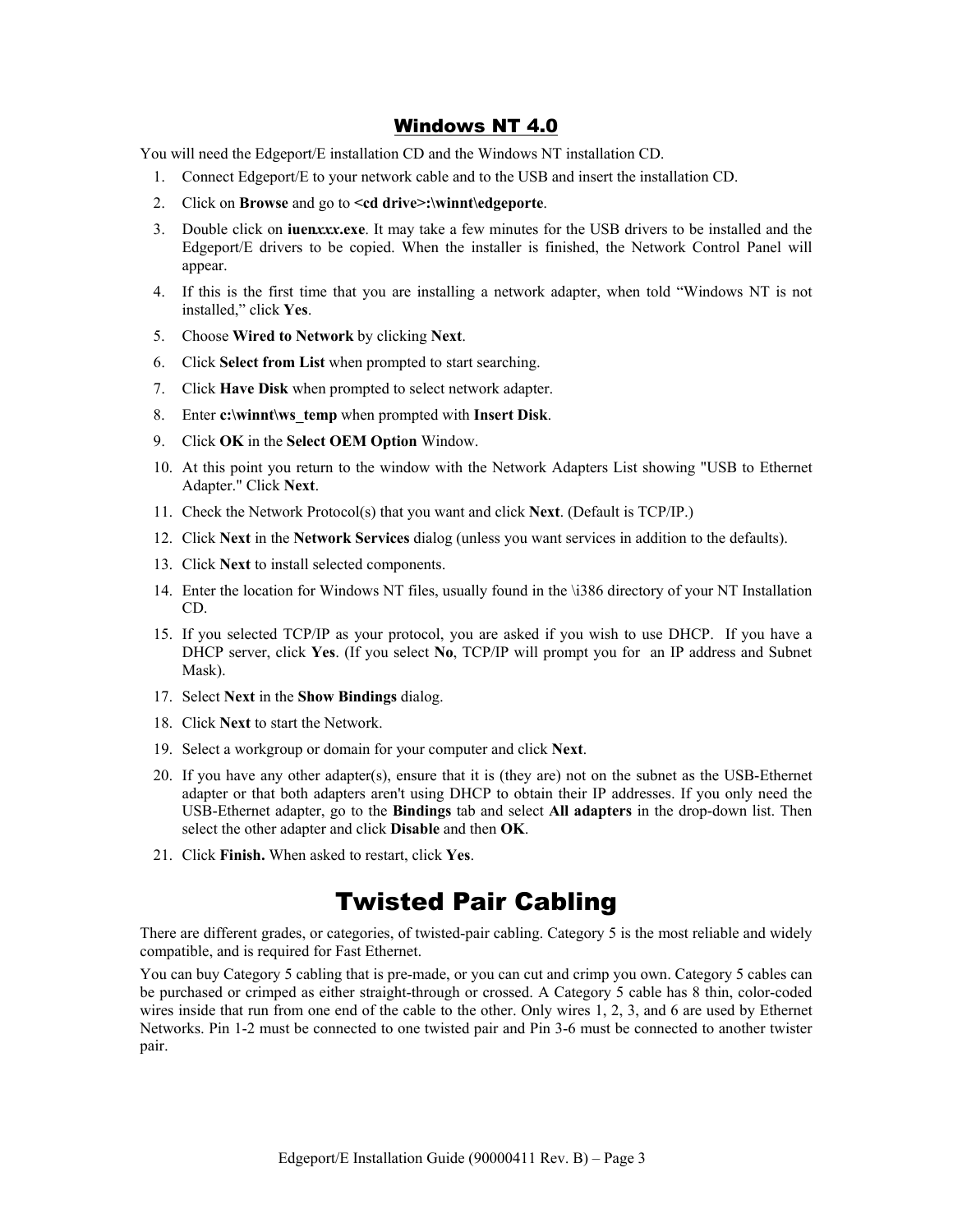## Regulatory and Other Information

©2006 Digi, Digi International, the Digi logo, Edgeport, and Hubport are either trademarks or registered trademarks of Digi International, Inc. in the United States and/or other countries. All other trademarks are the property of their respective holders.

Information in this documentation is subject to change without notice and does not represent a commitment on the part of Digi International.

Digi International provides this document "as is," without warranty of any kind, either expressed or implied, including, but not limited to, the particular purpose. Digi International may make improvements and/or changes to this documentation or to the product(s) and/or program(s) described in this documentation at any time.

Digi International assumes no responsibility of any errors, technical inaccuracies, or typographical errors that may appear in this documentation, nor liability for any damages arising out of its use. Changes are made periodically to the information herein; these changes may be incorporated in new editions of the publication.

#### For U.S. Government use:

Any provision of this document and associated computer programs to the U.S. Government is with "Restricted Rights." Use, duplication, or disclosure by the government is subject to the restrictions set forth in, subparagraph (c) (1) (ii) of the Rights in Technical Data and Computer Software clause of DFARS 52.277-7013.

#### For non-U.S. Government use:

These programs are supplied under a license. They may be used, disclosed, and/or copied only as supplied under such license agreement. Any copy must contain the above copyright notice and restricted rights notice. Use, copying, and/or disclosure of the programs is strictly prohibited unless otherwise provided for in the license agreement.

#### Federal Communications Commission (FCC) Regulatory Information (USA only)

This equipment has been tested and found to comply with the limits for a Class B digital device, pursuant to Part 15 of the FCC Rules. These limits are designed to provide reasonable protection against harmful interference in a residential installation. This equipment generates, uses, and can radiate radio frequency energy and, if not installed and used in accordance with the instructions, may cause harmful interference to radio communications. However, there is no guarantee that interference will not occur in a particular installation. If this equipment does cause harmful interference to radio or television reception, which can be determined by turning the equipment off and on, the user is encouraged to correct the interference by one or more of the following measures:

- Reorient or relocate the receiving antenna.
- Increase the separation between the equipment and the receiver.
- Connect the equipment into an outlet that is on a circuit different from the receiver.
- Consult the dealer or an experienced radio/TV technician for help.

Warning: The connection of a non-shielded interface cable to this equipment will invalidate the FCC Certification for this device.

#### FCC Regulation - Part 15 Declaration of Conformity (DoC)

This device complies with the requirements of the Code of Federal Regulations listed below:

FCC Title 47 CFR, Part 15 Class B for a digital device.

Operation is subject to the following two conditions:

- 1. This device may not cause harmful interference.
- 2. This device must accept any interference received, including interference that may cause undesired operation.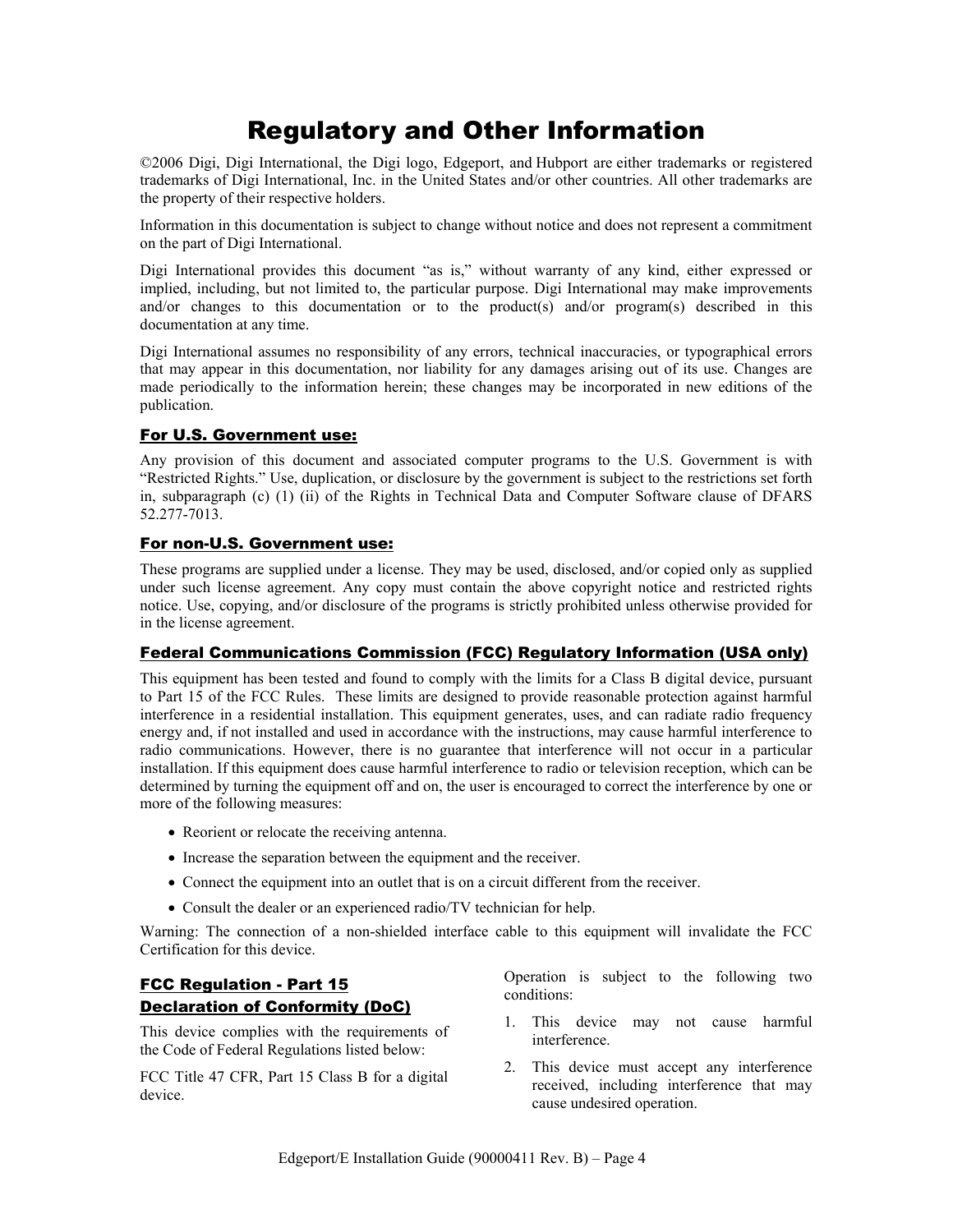#### Department of Communication (DOC) Notice (Canada only)

This Class B digital apparatus meets the requirements of the Canadian Interference-Causing Equipment Regulations.

Cet appareil numérique de la Classe B respecte toutes les exigences du Règlement sur le matériel brouiller du Canada.

#### **European Community - CE Mark** Declaration of Conformity (DOC)

According to ISO/IEC Guide 22 and EN 45014

Manufacturer's Name:

Digi International

Manufacturer's Addr.:

11001 Bren Road East

Minnetonka, MN 55343

declares that the product

Product Name: Edgeport/E

Model Number(s):301-1050-01

Product Options: All

conforms to the relevant EU Directives listed here:

EMC Directive 89/336/EEC

Low Voltage Directive 73/23/EEC

Amending Directive 93/68 EEC

using the relevant section of the following EU standards and other normative documents:

**Safety:** IEC 950:1991 +A1, A2, A3, A4

EN 60950:1992 + A1, A2, A3, A4

#### **EMC**

The following summarizes the specifications and requirements for EN55024, EN55022 Class B & CISPR 22 Class B emission and immunity tests. If the actual test levels are higher or different

than required, these levels are listed in the appropriate tables.

#### EN 55022 Class B (1994 w/A1 1995)

| <b>Test</b>                                      | Specification<br>EN55024 | Requirement                              |
|--------------------------------------------------|--------------------------|------------------------------------------|
| Electrostatic<br>Discharge                       | EN61000-4-2              | $+4$ kV contact<br>$+8kV$ air            |
| Radiated Immunity                                | EN61000-4-3              | 3 V/m                                    |
| <b>Electrical Fast</b><br><b>Transient Burst</b> | EN61000-4-4              | $1kV (A/C)$ , .5kV (I/O)                 |
| Surge                                            | EN61000-4-5              | 2kV common mode<br>1kV differential mode |
| Conducted<br>Immunity                            | EN61000-4-6              | 3V rms                                   |
| Magnetic Immunity                                | EN61000-4-8              | 1 A/m Not Applicable                     |
| Voltage Dips &<br>Interrupts                     | EN61000-4-11             | $>95\%$ , 30% & $>95\%$                  |

#### EN55024 (1998)

| Test                      | Specification<br>EN55022 | Requirement |
|---------------------------|--------------------------|-------------|
| <b>Radiated Emissions</b> |                          | Class B     |
| Conducted<br>Emissions    | CISPR <sub>22</sub>      | Class B     |

#### European Contact

Digi International Joseph-von-Fraunhofer Str. 23 44227 Dortmund, GERMANY 49-231-9747-0

#### UL/CSA Safety Information

This device complies with the requirements of following safety standards below:

UL 1950, 3rd edition CSA No. 950

Quality Manager Austin, Texas July 2006